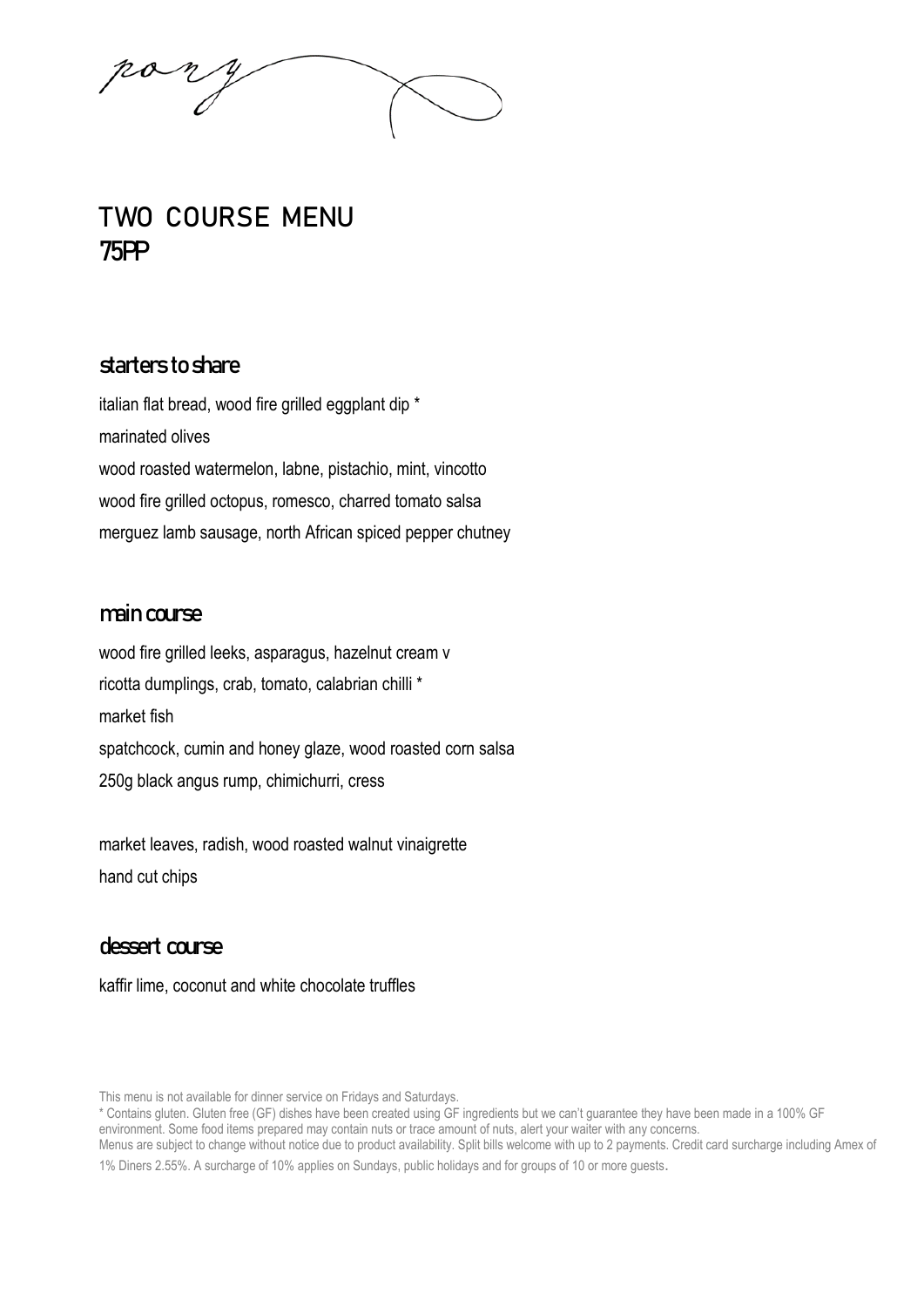no n

# THREE COURSE MENU 85PP

### starters to share

italian flat bread, woodfire grilled eggplant dip \* marinated olives wood roasted watermelon, labne, pistachio, mint, vincotto wood fire grilled octopus, romesco, charred tomato salsa merguez lamb sausage, north African spiced pepper chutney

#### main course

wood fire grilled leeks, asparagus, hazelnut cream v ricotta dumplings, crab, tomato, calabrian chilli \* market fish spatchcock, cumin and honey glaze, wood roasted corn salsa 250g sirloin, black garlic butter, herbs, cress

market leaves, radish, wood roasted walnut vinaigrette hand cut chips

# dessert course

flourless chocolate cake, roasted hazelnuts, burnt orange ice cream, salted caramel sauce

wood roasted macadamia and salted caramel tart, crème fraiche \*

<sup>\*</sup> Contains gluten. Gluten free (GF) dishes have been created using GF ingredients but we can't guarantee they have been made in a 100% GF environment. Some food items prepared may contain nuts or trace amount of nuts, alert your waiter with any concerns. Menus are subject to change without notice due to product availability. Split bills welcome with up to 2 payments. Credit card surcharge including Amex of 1% Diners 2.55%. A surcharge of 10% applies on Sundays, public holidays and for groups of 10 or more guests.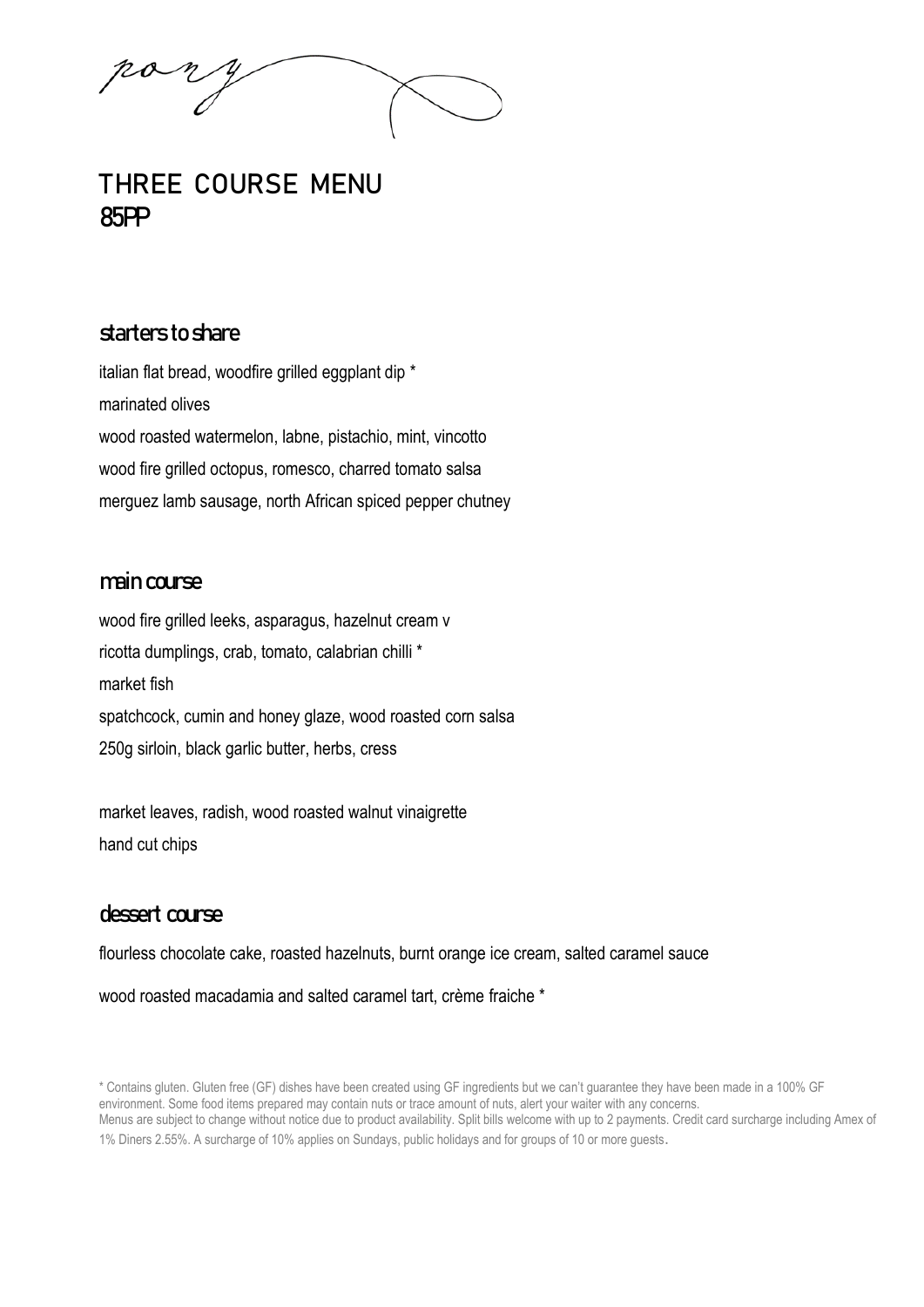# PREMIUM DINING MENU 95PP

# starters to share

italian flat bread, woodfire grilled eggplant dip \* marinated olives sydney rock oysters, eschallot vinegar wood roasted watermelon, labne, pistachio, mint, vincotto wood fire grilled octopus, romesco, charred tomato salsa quail drumsticks, jamaican jerk sauce

#### main course

wood fire grilled leeks, asparagus, hazelnut cream v ricotta dumplings, crab, tomato, calabrian chilli \* market fish spatchcock, cumin and honey glaze, wood roasted corn salsa 400g miso roasted bangalow pork belly, charred sugar loaf cabbage, korean bbq glaze 250g sirloin, black garlic butter, herbs, cress

market leaves, radish, wood roasted walnut vinaigrette carrots, harissa sauce, binnorie feta hand cut chips

#### dessert course

flourless chocolate cake, roasted hazelnuts, burnt orange ice cream, salted caramel sauce wood roasted macadamia and salted caramel tart, crème fraîche \*

selection of cheese, quince paste and lavosh \*

<sup>\*</sup> Contains gluten. Gluten free (GF) dishes have been created using GF ingredients but we can't guarantee they have been made in a 100% GF environment. Some food items prepared may contain nuts or trace amount of nuts, alert your waiter with any concerns. Menus are subject to change without notice due to product availability. Split bills welcome with up to 2 payments. Credit card surcharge including Amex of 1% Diners 2.55%. A surcharge of 10% applies on Sundays, public holidays and for groups of 10 or more guests.